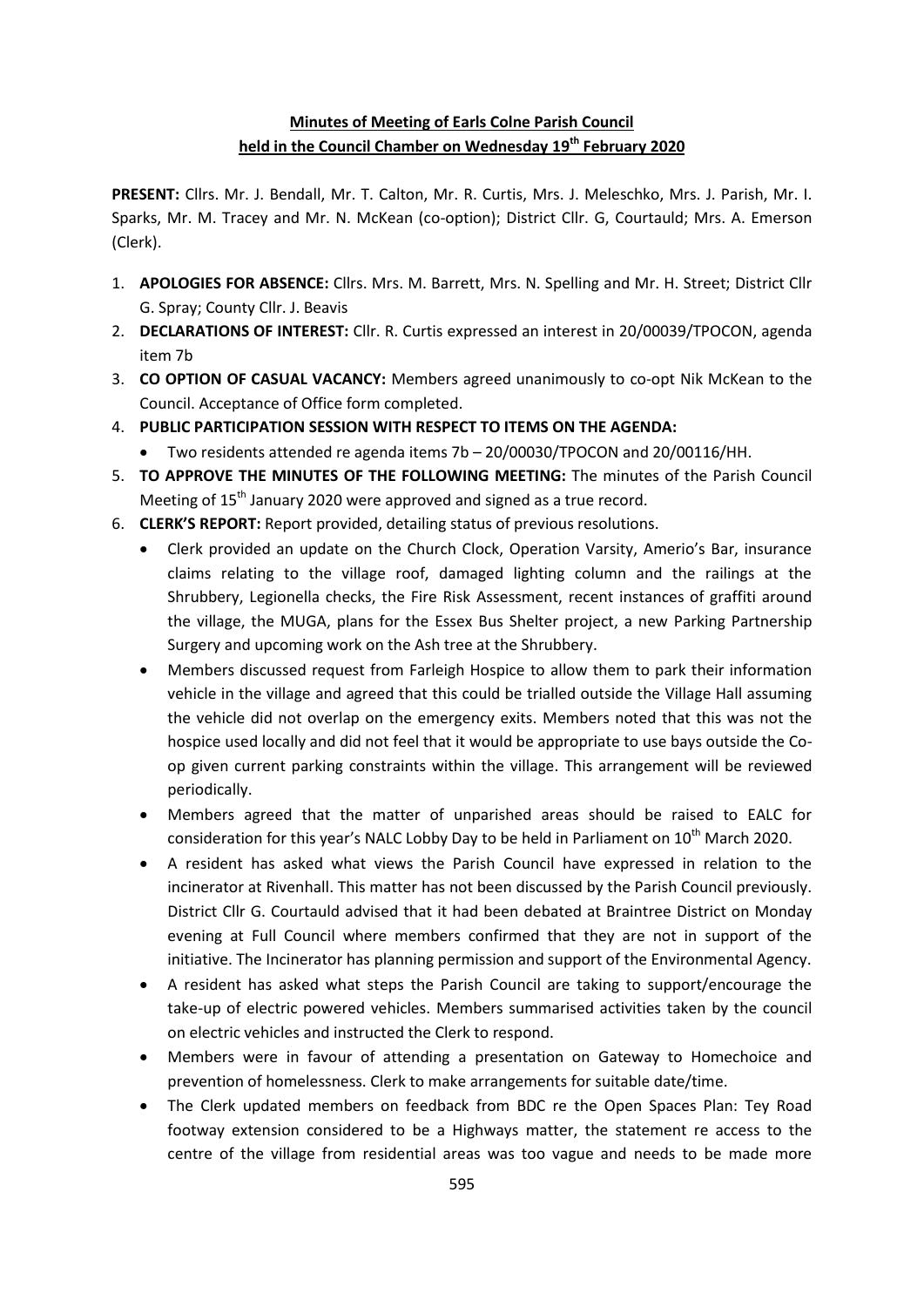specific and the De Vere garage improvements do not fall under the definition of Open Space. Members also agreed that once the Energy Efficiency Report is received for the Village Hall, a business plan should be created and discussed with BDC to identify if improvements to the village hall could be funded in part via S106 in the future.

#### 7. **PLANNING:**

a) Decisions reached by Braintree District Council as follows: -

| <b>Application No.</b> | Location               | <b>Description</b>                                     | <b>BDC</b> Decision |
|------------------------|------------------------|--------------------------------------------------------|---------------------|
|                        |                        |                                                        | <b>Minutes</b>      |
| 19/01112/DAC           | Land West of           | Application for approval of details reserved by        | Application         |
|                        | <b>Station Road</b>    | condition 5 of approved application 18/00121/OUT       | Permitted           |
| 19/02127/HH            | 54 Coggeshall          | Two-storey side/rear extension, provision of balcony   | Application         |
|                        | Road                   | to rear of existing house, alterations to fenestration | Permitted           |
|                        |                        | and alterations to the driveway entrance with new      |                     |
|                        |                        | gate, walls and brick piers.                           |                     |
| 19/02108/DAC           | The Essex Golf &       | Application for approval of details reserved by        | Application         |
|                        | Country Club The       | conditions 5, 6, 7 of approved application             | Permitted           |
|                        | Airfield               | 19/00433/FUL                                           |                     |
| 19/02060/NMA           | The Essex Golf         | Non-Material Amendment to permission                   | Application         |
|                        | And Leisure Club       | 19/00433/FUL granted 08/07/2019 for: Change of         | Permitted           |
|                        | The Airfield           | use of land to site 9 no. holiday lodge caravans and   |                     |
|                        |                        | associated hard and soft landscaping. Amendment        |                     |
|                        |                        | would allow: - The provision of a variety of lodge     |                     |
|                        |                        | types.                                                 |                     |
| 19/02094/DAC           | Land Adjacent To       | Application for approval of details reserved by        | Application         |
|                        | <b>Keepers Cottage</b> | conditions 3, 4, 5 and 9 of approval 19/01044/FUL      | Permitted           |
|                        | <b>Station Road</b>    |                                                        |                     |
| 19/02081/HH            | Bamboozle              | Part single, part two-storey rear extension            | Application         |
|                        | Bungalow 7             |                                                        | Permitted           |
|                        | Coggeshall Road        |                                                        |                     |
| 19/00329/TPO &         | 13 Coggeshall          | Notice of intent to carry out works to 2 trees in a    | Part Granted,       |
| 19/00321/TPOCON        | Road                   | conservation area and 4 trees protected by Tree        | part refused        |
|                        |                        | Preservation Order 19/00 - T1-T4 Limes                 |                     |
| 19/02293/NMA           | Land West Of           | Non-Material Amendment to permission                   | Application         |
|                        | <b>Station Road</b>    | 19/00802/REM. Amendment to allow: re-positioning       | Permitted           |
|                        |                        | of garage door, fencing alignment, footpath            |                     |
|                        |                        | alignment, change in the access and gate to the        |                     |
|                        |                        | attenuation basin and revised layout to pick up        |                     |
|                        |                        | technical changes to the attenuation basin.            |                     |
| 19/00324/TPO           | 23 Coggeshall          | Notice of intent to carry out works to tree protected  | Application         |
|                        | Road                   | by Tree Preservation Order 3/8                         | Permitted           |
| 19/02218/FUL           | The Cart Lodge,        | Erection of an agricultural building                   | Application         |
|                        | Peartree Hall,         |                                                        | Permitted           |
|                        | Coggeshall Road        |                                                        |                     |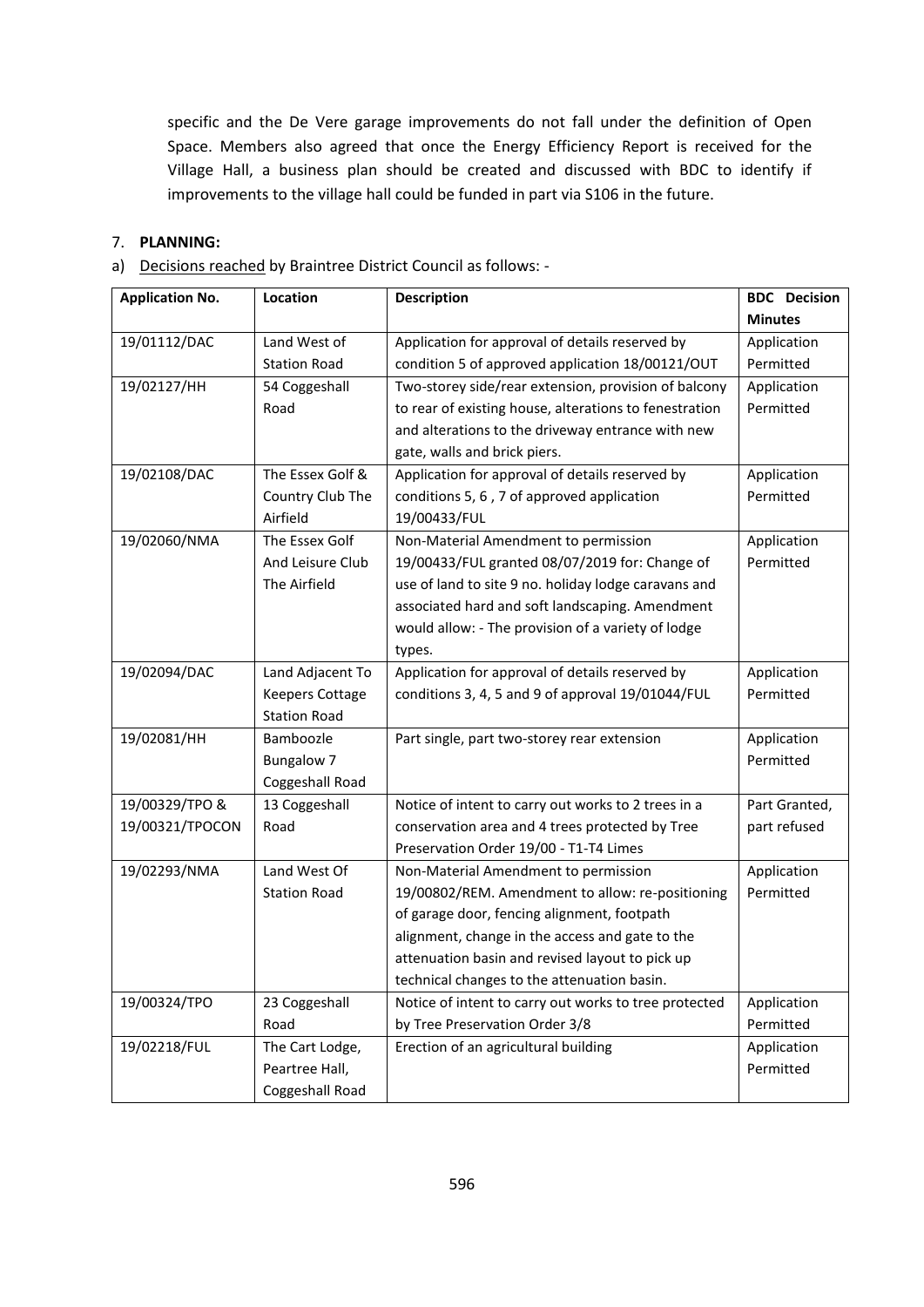| <b>Application No.</b> | Location         | <b>Description</b>                                 | <b>BDC</b> Decision |
|------------------------|------------------|----------------------------------------------------|---------------------|
|                        |                  |                                                    | <b>Minutes</b>      |
| 19/02154/FUL           | Land Adjacent    | Provision of Multi-Use Games Area (MUGA) with      | Application         |
|                        | Earls Colne      | associated fencing, floodlights and access pathway | Permitted           |
|                        | Recreation       |                                                    |                     |
|                        | Ground, Halstead |                                                    |                     |
|                        | Road             |                                                    |                     |

# b) Current Applications were reviewed by the Parish Council as follows: -

Tree related applications – Richard Curtis

| <b>Application No.</b> | Location             | <b>Description</b>                                     | <b>Application No.</b> |
|------------------------|----------------------|--------------------------------------------------------|------------------------|
| 20/00029/TPOCON        | 96 High Street       | Notice of intent to carry out works to tree in a       | No objection           |
|                        |                      | <b>Conservation Area</b>                               |                        |
| 20/00028/TPOCON        | Village Green Church | Notice of intent to carry out works to tree in a       | No objection           |
|                        | Hill                 | <b>Conservation Area</b>                               |                        |
| 20/00025/TPO           | Willow Tree Way      | Notice of intent to carry out works to trees protected | No objection           |
|                        |                      | by Tree Preservation Order 17/90, 35/00                |                        |
| 20/00030/TPOCON        | 9 Foundry Lane       | Notice of intent to carry out works to trees in a      | No objection           |
|                        |                      | <b>Conservation Area</b>                               |                        |
| 20/00039/TPOCON        | 6 Halstead Road      | Notice of intent to carry out works to trees in a      | No objection           |
|                        |                      | <b>Conservation Area</b>                               |                        |

# Other applications – Richard Curtis

| <b>Application No.</b> | Location                | <b>Description</b>                                       | <b>Parish Council</b> |
|------------------------|-------------------------|----------------------------------------------------------|-----------------------|
|                        |                         |                                                          | <b>Decision</b>       |
| 20/00122/DAC           | Land Rear Of Tey Road   | Application for approval of details reserved by          | Information           |
|                        |                         | condition 15 & 16 of approval 18/00214/OUT               | Only                  |
| 20/00061/HH            | 37 Coggeshall Road      | Demolition of an existing car port, garage and link      | Objections on         |
|                        |                         | building and the erection of a new two storey            | basis of over         |
|                        |                         | extension and detached car port.                         | development,          |
|                        |                         |                                                          | location<br>οf        |
|                        |                         |                                                          | garage, street        |
|                        |                         |                                                          | scene. Caveat         |
|                        |                         |                                                          | use<br>as<br>re       |
|                        |                         |                                                          | holiday let.          |
| 20/00040/FUL           | Colne Priory Upper Holt | Extension to historic driveway and associated            | No objection          |
|                        | Street                  | relocation of manege.                                    |                       |
| 20/00116/HH            | 9 Foundry Lane          | Erection of a part single, part two-storey side and rear | No objection          |
|                        |                         | extension and alterations to boundary wall to create     |                       |
|                        |                         | new parking area.                                        |                       |
| 20/00192/HH &          | 41 Tey Road             | Demolition and removal of existing modern single-        | No objection          |
| 20/00193/LBC           |                         | storey additions, and detached garage; and the           |                       |
|                        |                         | erection of part single-storey, part two-storey rear     |                       |
|                        |                         | extensions, and the erection of a replacement            |                       |
|                        |                         | detached single-storey garage; together with internal    |                       |
|                        |                         | and external works.                                      |                       |

## c) Transfer of Open Space – CALA Homes

Members reviewed the correspondence relating to the Transfer of Open Space and it was agreed that a site visit should be arranged to conclude open matters including the identification of the boundaries with neighbouring land owners.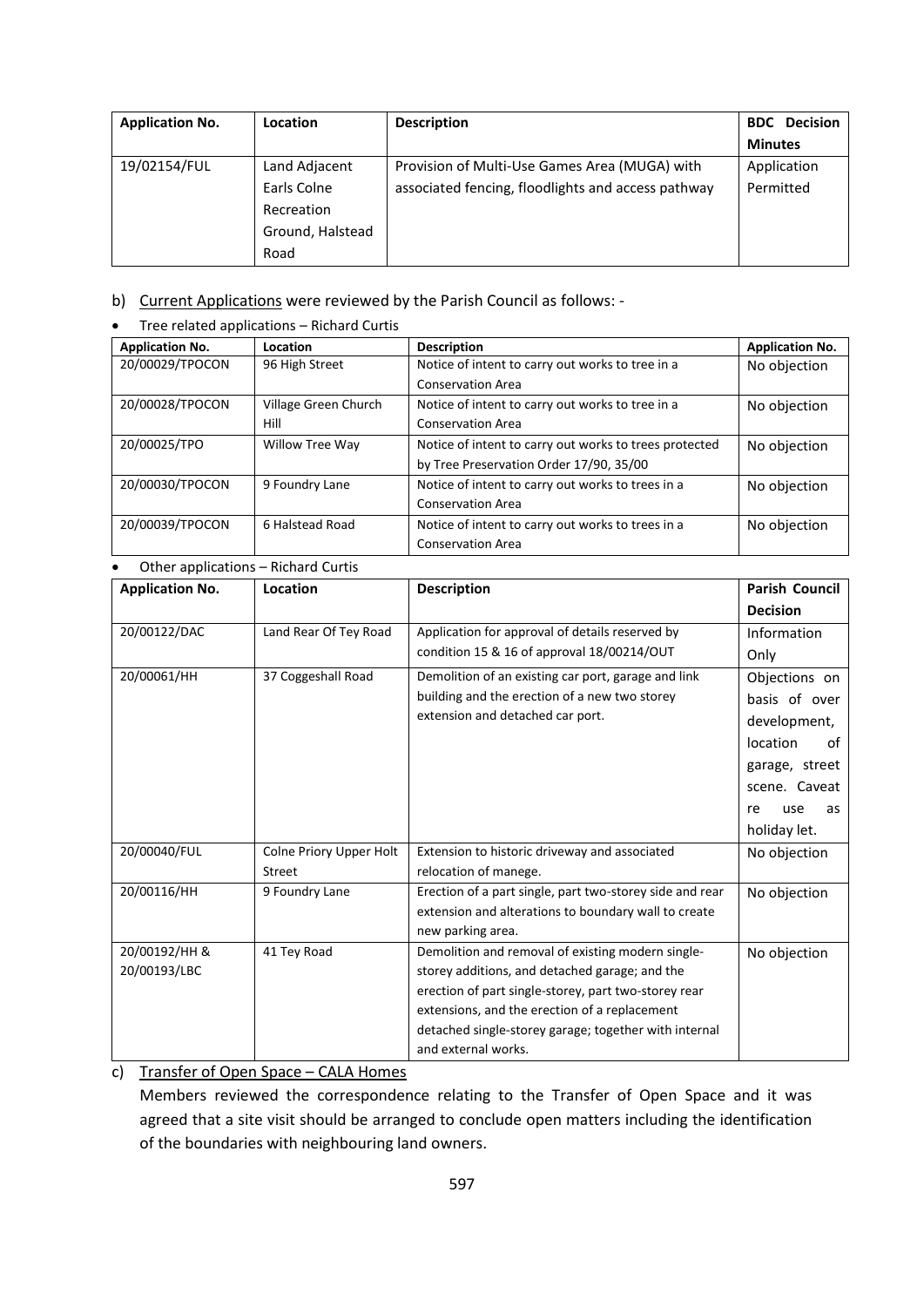#### d) Highways Consultation Report re Hydewell, Halstead Road

Members agreed that a letter should be sent to the Planning Department at BDC stating that the issues that have been raised by the Parish Council re this application have not been addressed by Highways. Cllr. Bendall to draft letter with Cllrs. Sparks and Street.

## 8. **MEMBERS REPORT:**

# a) Cycle Path

Cllr. Meleschko provided an update on the proposed cycle way from Earls Colne to Marks Hall and onto Coggeshall. A Cycleway Project Group has been formed, with representation from Coggeshall Neighbourhood Plan Infrastructure Group, Sustrans, Braintree District Council, and Marks Hall. Cllrs. Meleschko and Parish will represent the Parish Council on the group. A feasibility study is being conducted by Sustrans. Marks Hall has applied for a grant from the Rural Development Programme, part of which relates to the cycle path with work planned to commence in June.

- 9. **NEIGHBOURHOOL PLAN UPDATE:** Cllr. Calton provided an update on the Neighbourhood Plan project. Members were advised that the funding application for the 2 parking surveys was rejected and it was agreed that a Number Plate Recognition survey be funded by the Parish Council out of General Reserves with an anticipated cost of £2,000. Clerk to submit a FoI request to Braintree District Council to obtain data on how many homes have been planned and/or approved for the Service Villages in the plan period.
- **10. VE DAY:** Cllr. Sparks confirmed that a meeting was scheduled with the Recreation Club and requested that the matter be added to next month's agenda.
- **11. ANNUAL REPORT:** Members reviewed the proposed format of the Annual Report. Feedback to be sent to the Clerk in advance of the next Meeting so that it can be incorporated into the final version for approval at the March meeting. Clerk to ensure absent councillors receive copy of report.
- **12. UPDATE ON COMMUNITY ORCHARD AND INCREDIBLE EDIBLES:** Cllr. J. Meleschko provided an update on additional planting on Brick Meadows, which now takes the total number of fruit and nut trees planted by the WI to 66 in the village. Members were updated on plans for Incredible Edibles which is now up and running. Members agreed that existing planters could be repurposed for Incredible Edibles and located at the junction of Burrows Road/High Street and Massingham Drive/High Street.
- **13. CENTENARY AWARD 2020-21:** Members reviewed the Terms and Conditions for this year's award. It was agreed that an additional condition be added to state that awards cannot be provided where expenses have already been incurred and paid out by the organisation.
- **14. HIGHWAYS DEVOLUTION:** Members reviewed report on Highways Devolution Pilot project tasks. No matters were raised.
- **15. FINANCE:**
- a) Payment of Invoices Members reviewed the list of payments for February 2020 and a summary of budget overspends and approved all expenditure. Members noted that the Bank Reconciliation for January will be completed by Cllr. Tracey and reported on at the next meeting.
- b) Members agreed to fund general Village Hall roof repairs of £560 + VAT from the Earmarked Reserve.